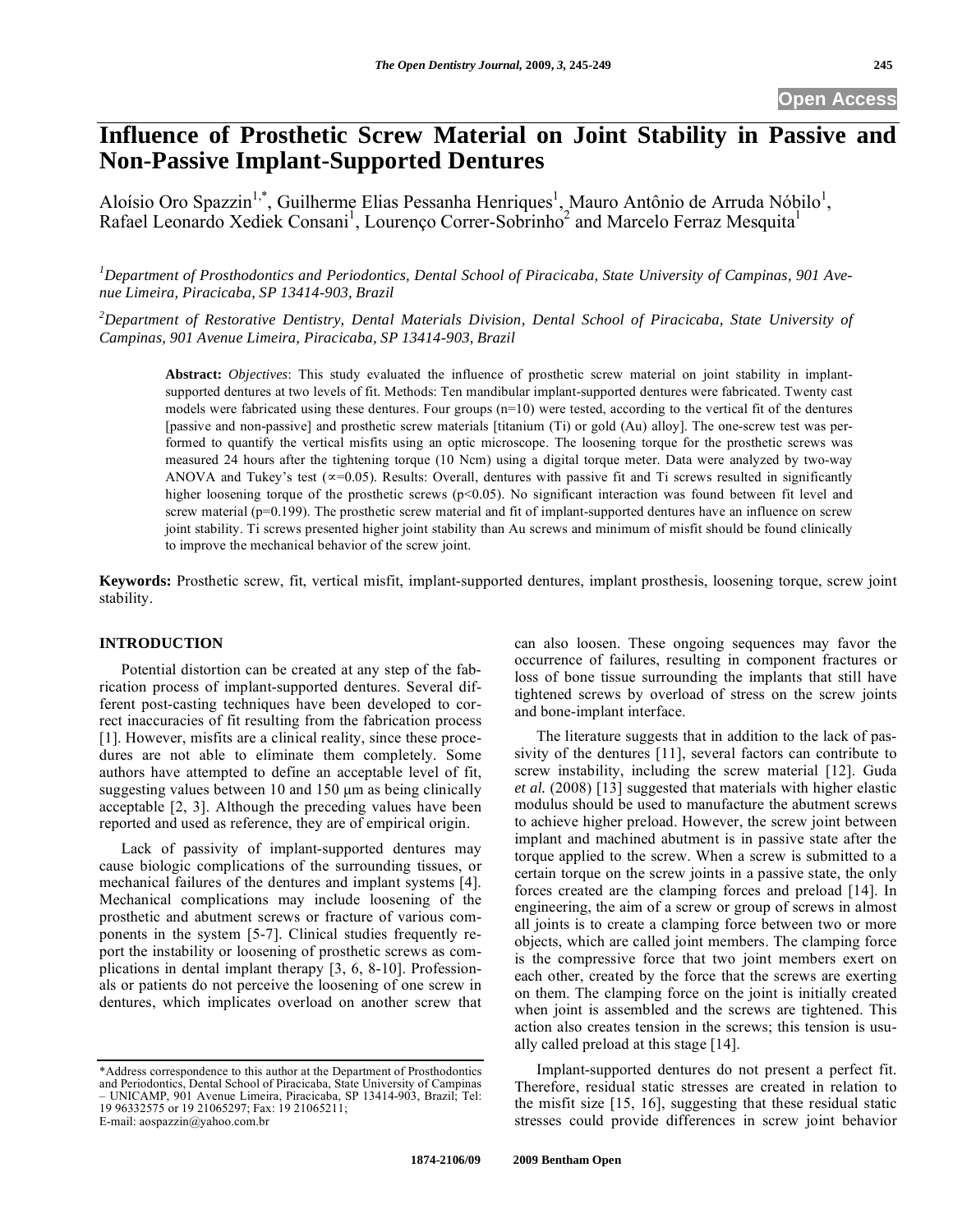**Table 1. Prosthetic Screws Used in the Study** 

| <b>Prosthetic Screw</b> | <b>Manufacturer</b>        | <b>Alloy Composition*</b>                                                |
|-------------------------|----------------------------|--------------------------------------------------------------------------|
| Gold alloy              | Conexão Prostheses Systems | 68.5% Au, 8.5% Ag, Cu% 23, $\leq 0.0014$ % Pb, Zn, Ni, Cd, Co,<br>and Pd |
| Titanium alloy          | Conexão Prostheses Systems | 90% Ti, 6% Al, and 4% V                                                  |

\* Alloy composition percentages obtained from the manufacturers.

between a single crown or machined abutment and implantsupported denture. In implant-supported dentures, the effect of the prosthetic screw material on the joint stability is not known.

The aim of this *in vitro* study was to evaluate the loosening torque of prosthetic screws made of two different materials (Ti and Au alloy) at two levels of fit (passive and nonpassive) in mandibular implant-supported dentures. The hypotheses tested were that: 1) Ti screws present higher loosening torque than Au screws in implant-supported dentures; 2) the loosening torque of prosthetic screws decreases in dentures with non-passive fit.

## **MATERIALS AND METHODS**

### **Experimental Design**

Ten mandibular implant-supported dentures were fabricated. Twenty cast models (10 with passive fit and 10 with non-passive fit) were then fabricated using the prosthetic structures. The loosening torque of the prosthetic screws made of different materials, (Table **1**) used to retain the dentures, was tested at two levels of fit (passive and nonpassive). Screws were assigned to 4 groups:

• Ti-PF – screws of titanium alloy in dentures with passive fit;

• Ti-NP – screws of titanium alloy in dentures with non-passive fit;

• Au-PF – screws of gold alloy in dentures with passive fit;

• Au-NP – screws of gold alloy in dentures with nonpassive fit.

#### **Prosthetic Structure Fabrication**

A metal matrix was fabricated and five conical abutment analogs with platform diameter of 4.1 mm (Micro-unit; Conexão Prostheses Systems, São Paulo, SP, Brazil) were fixed to it using transversal screws. The disposition of the abutment analogs (A, B, C, D and E) used in this study simulates a common case of five implants placed between mental foramens, arranged in an arc mode, with 10-mm inter-implant spaces (Fig. **1**). A master cast was then fabricated using a splinted impression technique to allow the waxing of ten prosthetic frameworks with calcinable cylinders (Conexão Prostheses Systems) and bar wax cylinders (Wax wire 4.0; Dentaurum, Pforzheim, Germany). The free ends were standardized at a 10-mm distal extension. The frameworks were then cast in cobalt-chrome alloy (Dentaurum) using the lostwax casting technique. Heat-polymerized acrylic resin (Clássico, São Paulo, SP, Brazil) and artificial teeth made of acrylic resin (Vipi Plus; VIPI, Pirassununga, SP, Brazil)

were used as veneering material. The size and volume of the dentures were controlled using a silicone matrix (Zeta Labor; Zhermack, São Paulo, SP, Brazil).



**Fig. (1).** Metal matrix and disposition of the abutment analogs.

## **Fit Condition Simulation**

Twenty cast models (10 for passive fit and 10 for nonpassive fit) were fabricated using the prosthetic structures maintaining the positions of the abutment analogs to simulate the two fit levels tested. Assembly of the components as regards the fit levels is shown in Fig. (**2**). For the passive fit, no rings were used between the abutment analogs (Conexão Prostheses Systems) and framework cylinders of the dentures. For the non-passive fit, three rings of different thicknesses (100, 200 and 300 μm, one for each abutment analog, respectively) were used between three of the framework cyl-



**Fig. (2).** Schematic illustrations of assembling the components to simulate the different levels of fit: (**A**) components in passive fit; (**B**) components assembled in passive fit; (**C**) components in nonpassive fit; (**D**) components assembled in non-passive fit with rings  $(\pm 100, 200$  and 300 µm thickness) inserted between cylinders and abutment analogs.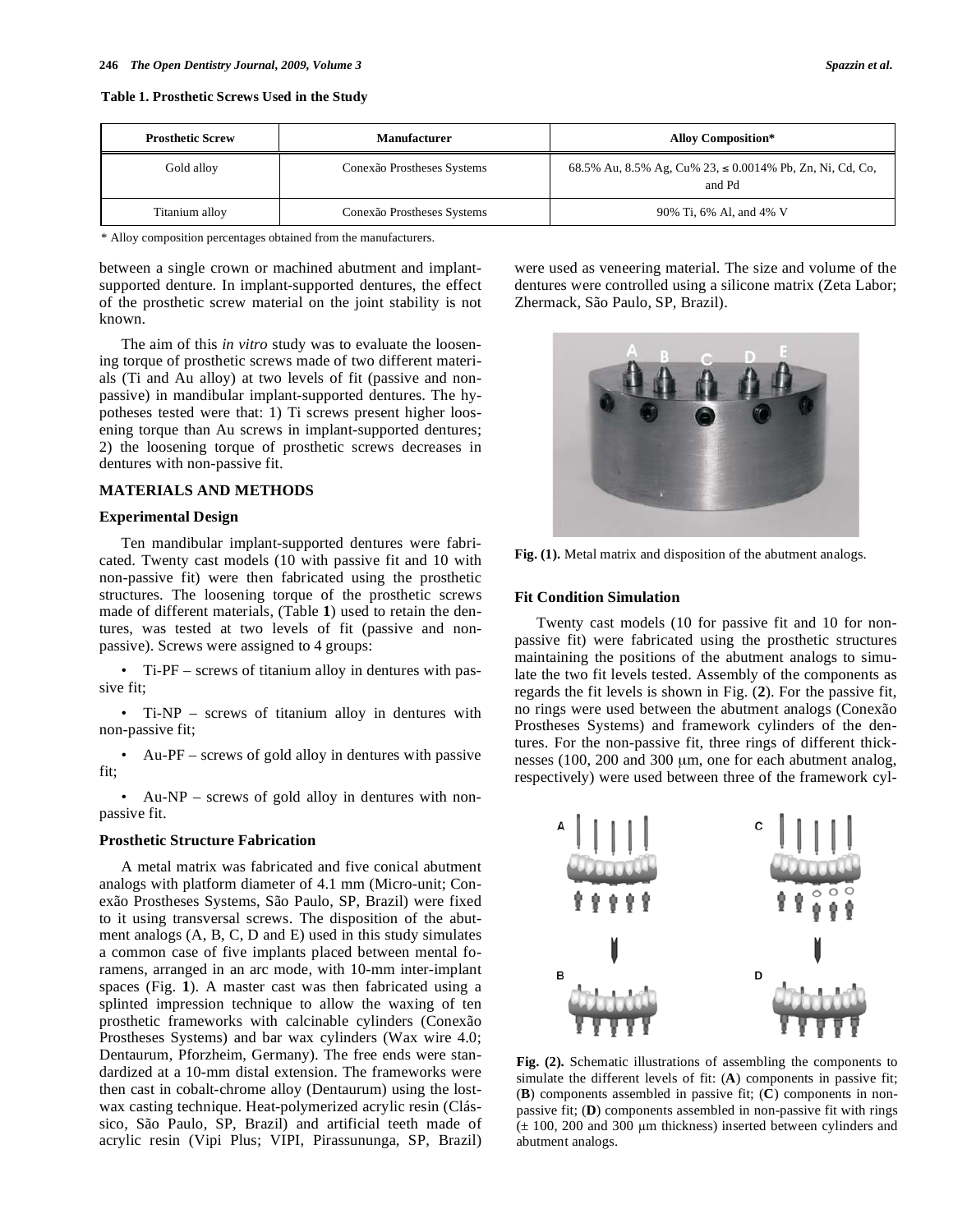

**Fig. (3).** Schematic illustrations of the cast model fabrication: (**A**) set assembled; (**B**) abutment analogs were invested in stone cast; (**C**) cast models removed from the delineator.



**Fig. (4).** Schematic illustrations of the two fit conditions submitted to the one-screw test: (**A**) passive fit; (**B**) non-passive fit.

inders of the dentures and the abutment analogs (C, D and E); the other abutment analogs (A and B) were screwed directly to the framework cylinders. All these sets were invested in stone cast (type VI Herostone; Vigodent, Rio de Janeiro, RJ, Brazil) using a delineator to standardize the investment procedure (Fig. **3**). The rings were added to create a vertical misfit of approximately  $250 \mu m$  in the one-screw test adapted from Tan *et al.* (1993) [17]; this test was then used to quantify the two fit levels tested (Fig. **4**).

# **Fit Evaluation (One-Screw Test)**

An optic microscope (VMM-150; Walter Uhl, Asslar, Germany) was used to measure the vertical misfit at 120x magnification. The technique used to measure the misfit was based on the one-screw test protocol of Tan *et al.* (1993) [17]. This technique involved one Ti screw (Conexão Prostheses Systems) tightened to 10 Ncm onto the abutment "A" using a manual torque meter (Conexão Prostheses Systems). Vertical misfits between platform abutment analogs and the inferior border of the denture framework cylinders were then measured, three times, considering the buccal and lingual faces of the abutments "C" and "E". Next, the Ti screw was loosened and replaced with another screw tightened to 10 Ncm onto abutment "E", and the vertical misfit of the abutments "C" and "A" was evaluated as previously mentioned.

A total of 24 vertical misfit values were obtained for each prosthetic structure and its cast model, and then the mean of these values was calculated to determine the misfit of the prosthesis. The mean values and standard deviations (SD) with regard to vertical misfit were: 51 (23) μm for passive fit; and 264 (78) μm for non-passive fit.

## **Loosening Torque Evaluation**

Digital torque meter with a precision of 0.1-Ncm (TQ8800; Lutron, Taipei, Taiwan) was used to tighten the screws and evaluate the loosening torque, involving 100 screws of Ti alloy and 100 screws of Au alloy ( $n = 10$ , screw sets, 5 screws in each set). One researcher only performed the tightening and loosening torque. This researcher was calibrated for several pilot studies, standardizing the speed of the tightening and loosening torque. The cast models were fixed to a laboratory desk using a metal peg, and the prosthetic screws were tightened (10 Ncm) in the sequence B, D, C, A and E [18]. The loosening torque was evaluated 24 hours after the tightening torque following the same tightening sequence (B, D, C, A and E). The loosening torque of a determined prosthetic screw was evaluated, and this screw was again tightened (10 Ncm) to its abutment, thus the loosening torque of the other prosthetic screws were measured with all the other screws tightened. The mean loosening torque values (Ncm) of the screw sets were submitted to two-way (fit x screw material) analysis of variance (ANOVA) followed by Tukey's test  $(\alpha=0.05)$ .

# **RESULTS**

The loosening torque means and standard deviations were: 6.99 (1.03) for Ti-PF, 5.65 (1.18) for Ti-NP, 5.42 (0.99) for Au-PF, and 5.03 (1.33) for Au-NP. The statistical analysis showed significant differences for the fit ( $p = 0.022$ ) and screw material ( $p = 0.005$ ). Overall, the dentures with passive fit resulted in significantly higher loosening torque of the prosthetic screws compared with non-passive dentures (Table **2**); and Ti screws also presented higher loosening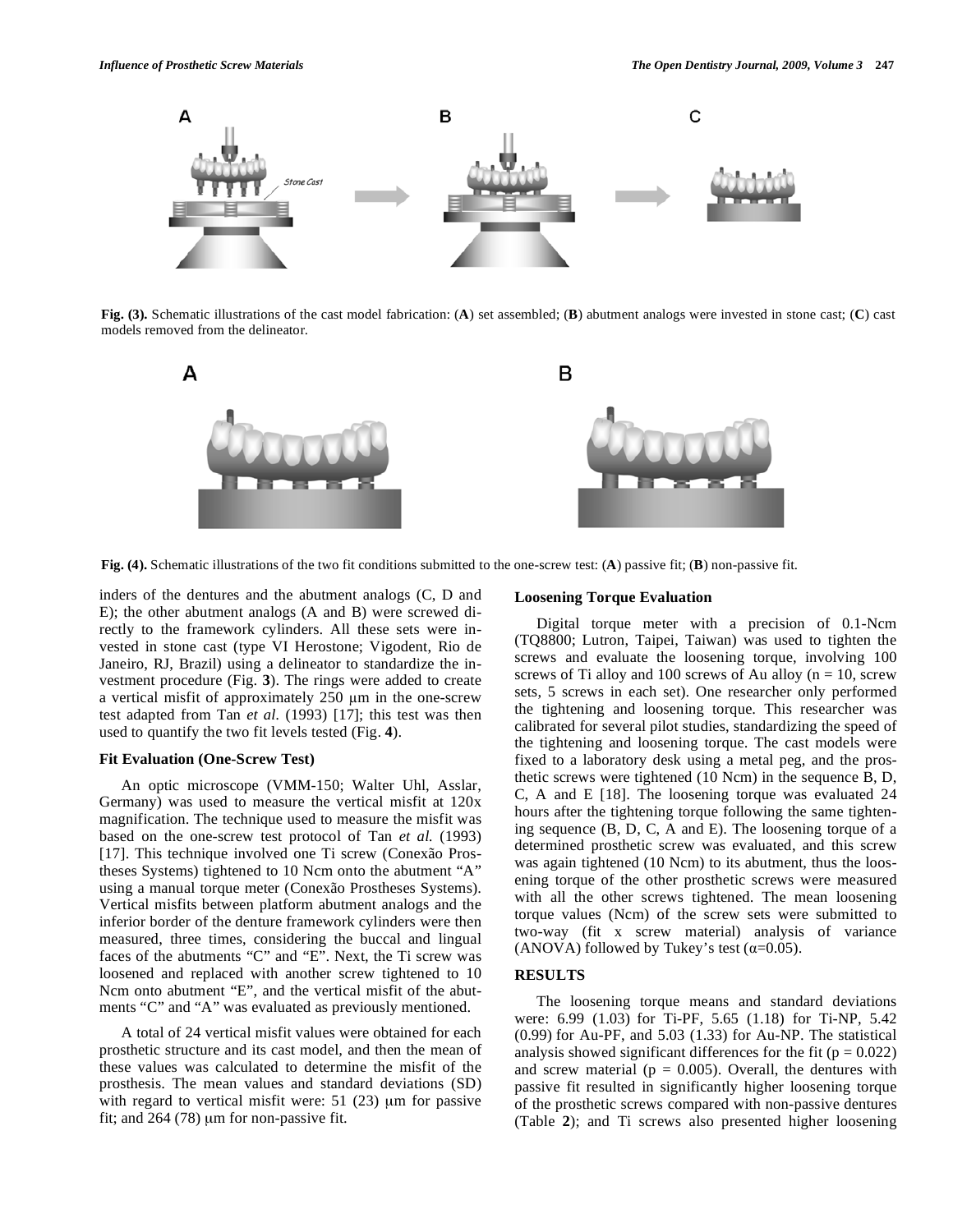torque than Au screws (Table **3**). The interaction between the two factors was shown to be not significant ( $p = 0.199$ ).

# **Table 2. Means (Standard Deviations) of Loosening Torque (Ncm) at Different Levels of Fit**

| Fit             | <b>Torque Loosening*</b> |
|-----------------|--------------------------|
| Passive fit.    | 6.20 $(1.27)^A$          |
| Non-passive fit | 5.34 $(1.26)^B$          |

\*Distinct capital letters represent significantly different at  $p < 0.05$ .

## **Table 3. Means (Standard Deviations) of Loosening Torque (Ncm) for Different Screw Materials**

| <b>Screw Material</b> | Torque Loosening*          |
|-----------------------|----------------------------|
| тï                    | 6.32 $(1.28)$ <sup>A</sup> |
| Au                    | $5.22(1.16)^{B}$           |

\*Distinct capital letters represent significantly different at  $p < 0.05$ .

# **DISCUSSION**

Implant-supported dentures present great range in accuracy resulting from the fabrication process. Therefore, the two levels of fit were created to control the misfit values. In 1983, Branemark proposed that this should be at the level of 10 μm to enable bone maturation and remodeling in response to occlusal loads [2]. In 1991, Jemt defined passive fit as the level that did not cause any long-term clinical complications and suggested misfits smaller than 150 μm were acceptable [3]. The mean vertical misfit value was 51 (23) μm for the dentures placed on the cast models with passive fit, among those referred to as clinically acceptable. While the mean vertical misfit value was 263 (78) μm for the dentures placed on the cast models with non-passive fit, higher than those referred to as clinically acceptable. The overall results of the present study showed that the non-passive dentures reduced the loosening torque of the prosthetic screws, confirming one of the study hypotheses. This decrease in the joint stability may be due the increase of the static stresses present in nonpassive dentures [15, 16]. Several different post-casting techniques have been developed to correct inaccuracies of fit resulting from the fabrication process [1]. Some studies have shown great reduction in misfit when applying an electroerosion procedure [1, 19, 20], suggesting a possibility of improving the passivity in implant prosthesis, even after the application of the veneering material.

As regards the screw material, although there may be some plastic deformation in some of the threads when a screw is tightened normally, most of the screws and the joint members respond elastically when the screws are tightened [14]. This can explain the higher loosening torque for Ti screws compared with Au screws, confirming the other study hypothesis. In other words, the Ti screw probably presented lower plastic deformation than the Au screws, increasing the preload on the screw joint. Guda *et al.* (2008) [13] evaluated the preload on a screw abutment using finite element analysis. The authors suggested that materials with higher elastic modulus should be used for manufacturing abutment screws to achieve higher preload.

An interesting observation can be considered as regards the Ti screws have greater loss of applied torque when used in dentures with non-passive than with passive fit, although no significant interaction between the factors was found. The lower malleability and higher frictional resistance of the Ti screws could have permitted a smaller contact area between the screw threads and opposing flanges of the abutment than the Au screws, suggesting higher sensitivity of the Ti screw to residual static stresses. Clinically, dynamic stresses are also created, consequently, Ti screws could loosen more easily than Au screws in non-passive dentures. Further investigation is fundamental to evaluate the behavior of the prosthetic screw materials as regards misfits under cyclic loading.

Based in the results of the present study it can be stated that a minimum of misfit must be found clinically to avoid mechanical failures, suggesting that post-casting techniques should used to improve the fit of implant-supported dentures. In addition, Ti screws seem to be a safe and low cost option to obtain high stability of the screw joint. Another limitation of this study concerns the simulated misfits, since only vertical misfits were created, while horizontal and angular misfits are also generated in implant-supported dentures during their fabrication. Horizontal and angular misfits result in generating bending stresses in the implant components [15]. Further studies are necessary to evaluate the effects of these stresses generated by horizontal and angular misfits on joint stability as well as the surrounding bone tissue.

## **CONCLUSION**

Within the limitations of this *in vitro* study*,* it can be stated that titanium screws presented higher joint stability than gold screws in implant-supported dentures. Nevertheless, the maximum possible level of passivity should be found in these dentures to reduce the effect of the static stresses caused by misfits on the stability of the screw joints.

#### **ACKNOWLEDGMENT**

This research was supported by grants 07/55352-8R from FAPESP (The State of São Paulo Research Foundation).

### **REFERENCES**

- [1] Romero GG, Engelmeier R, Powers JM, Canterbury AA. Accuracy of three corrective techniques for implant bar fabrication. J Prosthet Dent 2000; 84: 602-7.
- [2] Branemark PI. Osseointegration and its experimental background. J Prosthet Dent 1983; 50: 399-410.
- [3] Jemt T. Failures and complications in 391 consecutively inserted fixed prostheses supported by Branemark implants in edentulous jaws: a study of treatment from the time of prosthesis placement to the first annual checkup. Int J Oral Maxillofac Implants 1991; 6: 270-6.
- [4] Kan JY, Rungcharassaeng K, Bohsali K, Goodacre CJ, Lang BR. Clinical methods for evaluating implant framework fit. J Prosthet Dent 1999; 81: 7-13.
- [5] Zarb GA, Schmitt A. The longitudinal clinical effectiveness of osseointegrated dental implants: the Toronto study. Part III: Problems and complications encountered. J Prosthet Dent 1990; 64: 185-94.